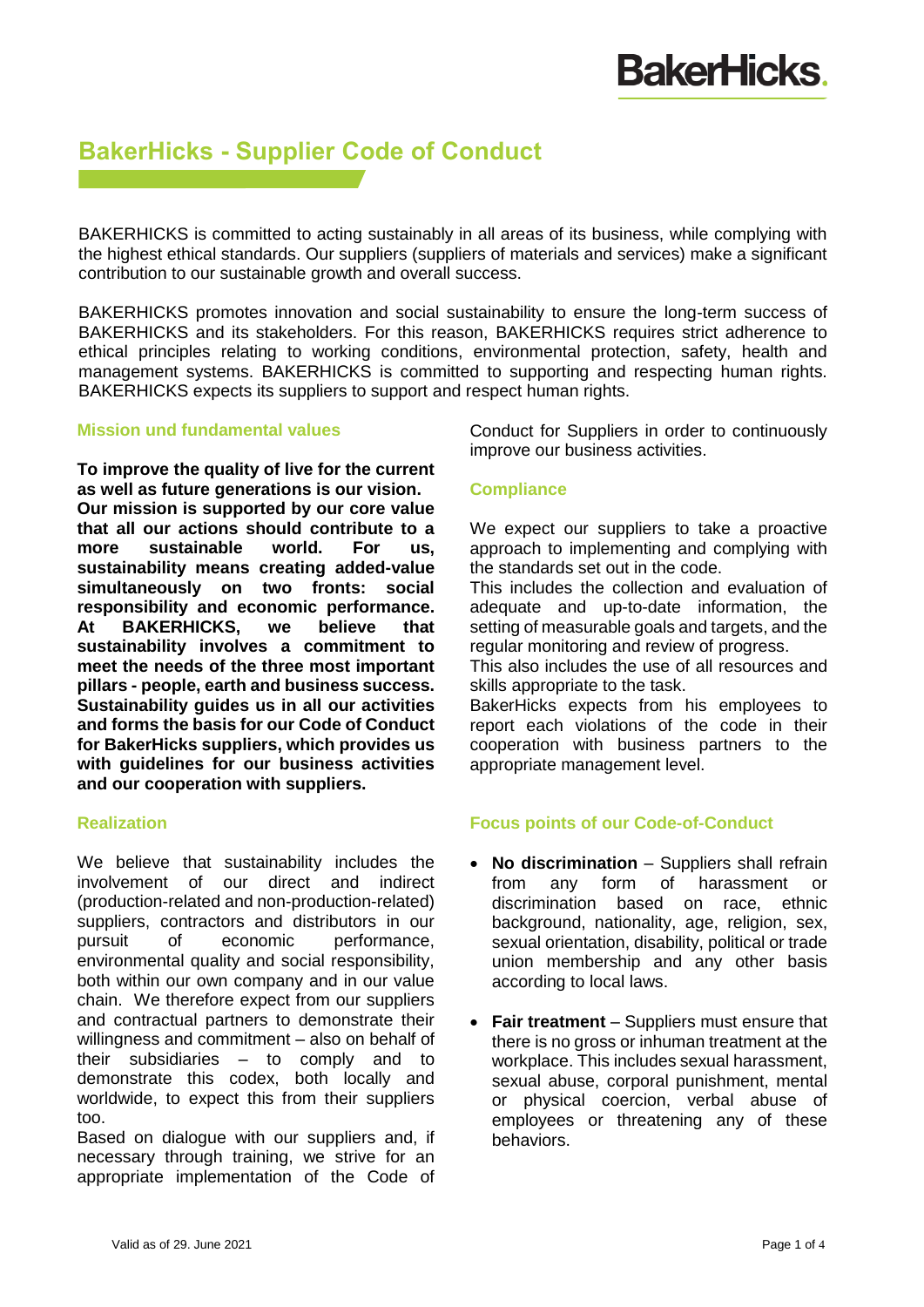## **BakerHicks**

 **Forced labour and child labour** – Suppliers must work to protect the human rights of their employees and commit to treating them with dignity and respect.

Suppliers shall avoid forced labour and child labour and act in accordance with Conventions 138 (on the minimum age for admission to employment), 182 (on the prohibition and immediate action for the elimination of the worst forms of child labour) of the international Labour Organization, the labour code regulations §5 (Ar GV5), the UN Convention on the rights of the Child Article 32 and the Protocol on Forced Labour of the International Labour Organization (IAO).

- **Health and Safety** Suppliers must apply strict quidelines with regard to health and safety. The target is to create an accidentand injury-free work environment and to prevent absences due to occupational diseases or ill health caused by our activities. At all levels, suppliers must actively identify and eliminate unsafe situations and work continuously to improve the health protection of their employees.
- **Freedom of association**  Suppliers shall respect the right of their employees freedom of association and collective negotiation where required by law.
- **Fair compensation** Suppliers will pursue a fair compensation policy, in accordance with applicable collective bargaining laws, in which performance will be appropriately rewarded.
- **Reporting concerns** All workers should be encouraged to report concerns or illegal activities in the workplace without threats of reprisal, intimidation or harassment. Suppliers must review reports and take corrective action if necessary.
- **Environmental Impacts** Suppliers must ensure and demonstrate continuous improvements in environmental protection, including reduction of raw materials, energy,

emissions, product releases, noise and waste, and reduction of dependence on natural resources and hazardous substances through the issuance of clear targets and optimization strategies.

- **Product stewardship** In accordance with the principles of product stewardship, suppliers shall identify risks and environmental impacts associated with their products during the production, distribution and transport processes and throughout the product life cycle. They shall look for ways to minimize these risks and impacts. In this context, suppliers share the necessary knowledge, skills and experience with their own suppliers, customers and other parties.
- **Continuous improvement** Suppliers shall ensure their products, work processes, production processes and services from continuous evaluation and improvement processes. Suppliers shall ensure that these processes are carried out in a controlled and appropriate manner for their customers.
- **Waste** Suppliers shall establish or have established a procedure in accordance with applicable legislation for the safe handling, storage, transportation, use and disposal of waste.

Suppliers are required to conserve natural resources, avoid the use of hazardous substances wherever possible and promote measures for reuse and recycling.

- **Information** Suppliers shall provide their customers and the public with clear information on the environmental and safety aspects of their products and production processes.
- **Safety and health risks for local residents**  Suppliers shall systematically and periodically assess the impact of their emissions and waste in connection with their regular activities, either independently or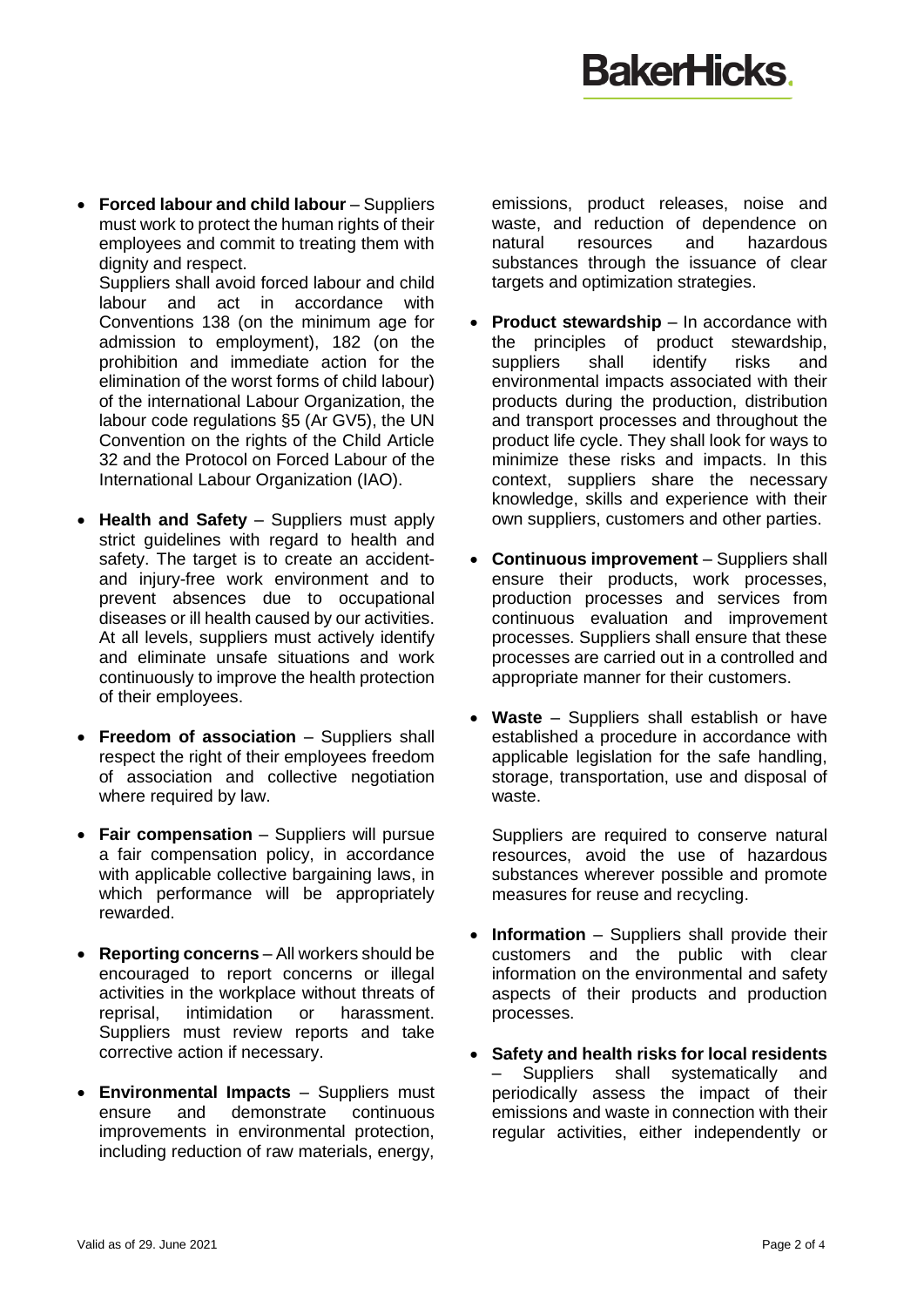## **BakerHicks**

through an external party. These results shall be documented as required by law.

- **Emergency plan** Suppliers shall take all reasonable and practicable steps to establish an emergency plan covering the most likely emergencies.
- **Law and Regulation** Suppliers will operate in full compliance with international, national and local laws and regulations relating to their business activities and will be required to do so where these include stricter requirements than local laws and regulations.
- **Free and fair competition** Suppliers value free and fair competition in all countries of the world. They therefore comply with applicable competition laws in all regions in which they operate and have introduced strict guidelines in this regard.
- **Embargoes and Commercial Law** Suppliers shall respect applicable commercial law and trade restrictions imposed by the United Nations or other national or supranational bodies or governments. They have also introduced strict guidelines to ensure compliance with these laws and restrictions.
- **Corruption** BAKERHICKS does not tolerate bribery or other forms of corrupt business conduct. Suppliers shall refrain from any form of corruption, including extortion and active or passive bribery. They must ensure that their own suppliers meet these requirements.
- **Gifts** Suppliers understand that BAKERHICKS employees will not give or accept gifts or favors that may affect or call into question the neutrality of decisions of BAKERHICKS or its affiliates.
- **Conflicts of Interest** Suppliers shall provide BAKERHICKS with all available information regarding conflicts of interest,

including the financial interests of BAKERHICKS employees in relation to the Suppliers' operations.

- **Confidentiality and data protection** Suppliers must ensure the confidentiality of information and its proper use and ensure that the data protection rights of the company, employees and customers are protected. The General Data Protection Regulation (EU-GDPR) must be complied with.
- **Transparent accounting** Suppliers' books and related records provide truthful, fair and complete information about the nature of the underlying transactions.
- **Business Continuity** Suppliers shall strive to comply with policies and plan to mitigate the risk of crime, threats, pandemics, terrorism, natural disasters and related major accidents.
- **Hazard information** Safety information on hazardous substances, including pharmaceutical compounds and intermediates, shall be provided to educate, train and protect workers from hazards.
- **Innovation** BAKERHICKS serves innovative customers with innovative products and services that help improve people's health and quality of life through early detection, prevention, diagnosis and treatment of disease.

Suppliers should support BAKERHICKS in their efforts by informing BAKERHICKS about innovations at an early stage and making them available. Suppliers are expected to protect BAKERHICKS's intellectual property and related rights.

 **Legal and customer requirements** – Suppliers must know, identify and comply with all applicable laws, regulations, standards and relevant customer requirements.